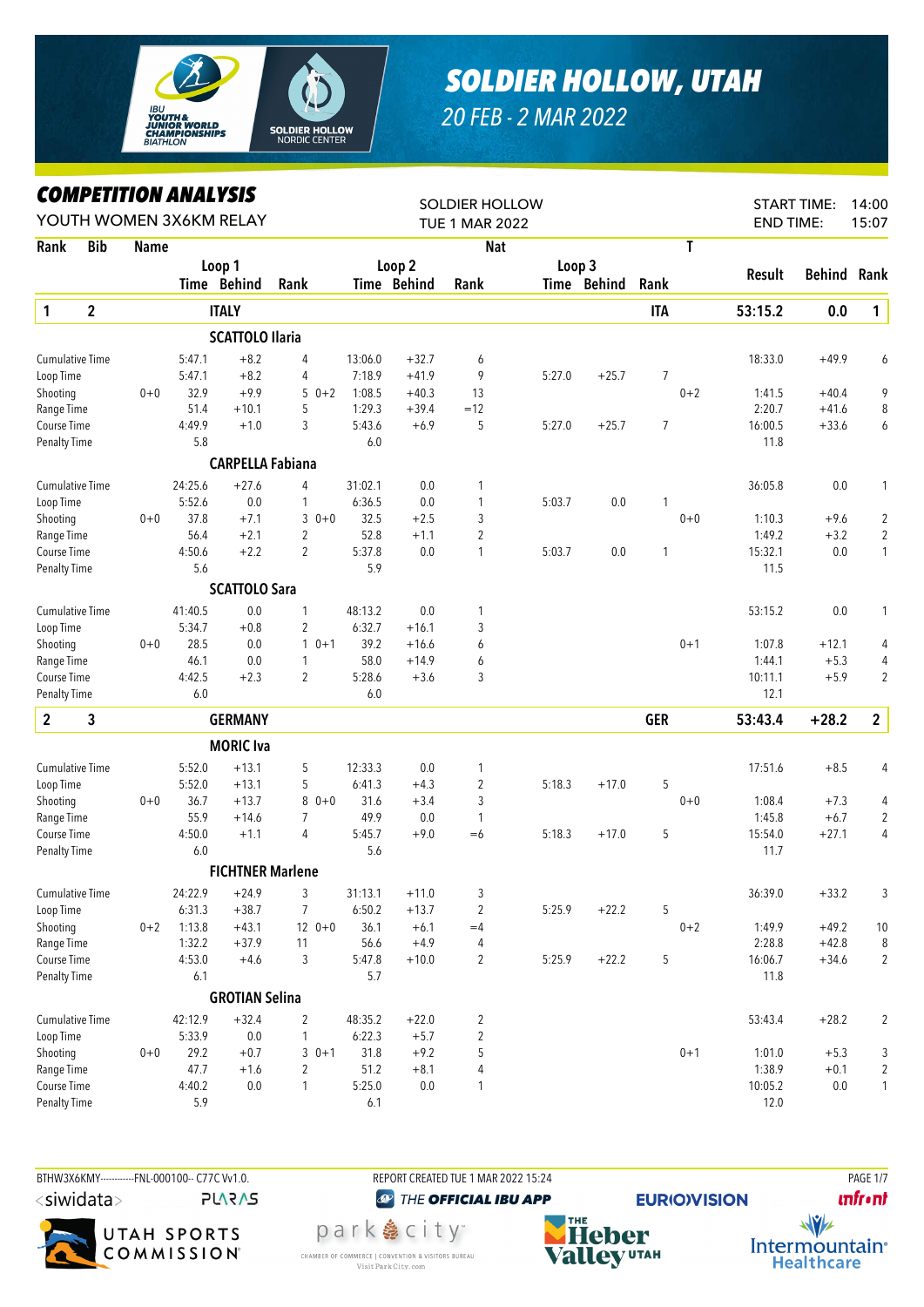| Rank                   | <b>Bib</b> | <b>Name</b> |                   |                         |                            |                |                      | <b>Nat</b>          |        |             |            | T       |                  |                    |                |
|------------------------|------------|-------------|-------------------|-------------------------|----------------------------|----------------|----------------------|---------------------|--------|-------------|------------|---------|------------------|--------------------|----------------|
|                        |            |             |                   | Loop 1                  |                            |                | Loop 2               |                     | Loop 3 |             |            |         |                  | <b>Behind Rank</b> |                |
|                        |            |             |                   | <b>Time Behind</b>      | Rank                       |                | Time Behind          | Rank                |        | Time Behind | Rank       |         | Result           |                    |                |
| 3                      | 5          |             |                   | <b>BULGARIA</b>         |                            |                |                      |                     |        |             | <b>BUL</b> |         | 54:57.8          | $+1:42.6$          | $\mathbf{3}$   |
|                        |            |             |                   |                         | <b>DIMITROVA Valentina</b> |                |                      |                     |        |             |            |         |                  |                    |                |
| <b>Cumulative Time</b> |            |             | 5:38.9            | 0.0                     | 1                          | 12:33.6        | $+0.3$               | $\overline{2}$      |        |             |            |         | 17:51.1          | $+8.0$             | 3              |
| Loop Time              |            |             | 5:38.9            | 0.0                     | 1                          | 6:54.7         | $+17.7$              | 5                   | 5:17.5 | $+16.2$     | 4          |         |                  |                    |                |
| Shooting               |            | $0 + 0$     | 23.0              | 0.0                     | $0 + 2$<br>$\mathbf{1}$    | 38.1           | $+9.9$               | $\overline{7}$      |        |             |            | $0 + 2$ | 1:01.1           | 0.0                | 1              |
| Range Time             |            |             | 41.3              | 0.0                     | 1                          | 57.8           | $+7.9$               | 6                   |        |             |            |         | 1:39.1           | 0.0                | $\mathbf{1}$   |
| Course Time            |            |             | 4:52.1            | $+3.2$                  | 6                          | 5:50.5         | $+13.8$              | 8                   | 5:17.5 | $+16.2$     | 4          |         | 16:00.1          | $+33.2$            | 5              |
| <b>Penalty Time</b>    |            |             | 5.4               |                         |                            | 6.4            |                      |                     |        |             |            |         | 11.9             |                    |                |
|                        |            |             |                   | YOLOVA Stefani          |                            |                |                      |                     |        |             |            |         |                  |                    |                |
| <b>Cumulative Time</b> |            |             | 23:58.0           | 0.0                     | 1                          | 31:06.7        | $+4.6$               | $\overline{c}$      |        |             |            |         | 36:22.3          | $+16.5$            | $\overline{c}$ |
| Loop Time              |            |             | 6:06.9            | $+14.3$                 | 3                          | 7:08.7         | $+32.2$              | 3                   | 5:15.6 | $+11.9$     | 2          |         |                  |                    |                |
| Shooting               |            | $0 + 0$     | 37.9              | $+7.2$                  | $0 + 1$<br>4               | 45.8           | $+15.8$              | 8                   |        |             |            | $0 + 1$ | 1:23.8           | $+23.1$            | 5              |
| Range Time             |            |             | 59.0              | $+4.7$                  | 3                          | 1:07.4         | $+15.7$              | 8                   |        |             |            |         | 2:06.4           | $+20.4$            | 4              |
| Course Time            |            |             | 5:02.1            | $+13.7$                 | 8                          | 5:55.2         | $+17.4$              | 3                   | 5:15.6 | $+11.9$     | 2          |         | 16:12.9          | $+40.8$            | 4              |
| <b>Penalty Time</b>    |            |             | 5.7               |                         |                            | 6.0            |                      |                     |        |             |            |         | 11.8             |                    |                |
|                        |            |             |                   | <b>HRISTOVA Lora</b>    |                            |                |                      |                     |        |             |            |         |                  |                    |                |
| <b>Cumulative Time</b> |            |             | 42:33.5<br>6:11.2 | $+53.0$                 | 3                          | 49:16.0        | $+1:02.8$<br>$+25.9$ | 3                   |        |             |            |         | 54:57.8          | $+1:42.6$          | 3              |
| Loop Time              |            |             | 50.4              | $+37.3$<br>$+21.9$      | 6<br>$0 + 0$               | 6:42.5<br>30.5 | $+7.9$               | 4<br>$\overline{4}$ |        |             |            | $0 + 2$ |                  |                    |                |
| Shooting<br>Range Time |            | $0 + 2$     | 1:08.9            | $+22.8$                 | 8<br>6                     | 49.9           | $+6.8$               | 3                   |        |             |            |         | 1:21.0<br>1:58.8 | $+25.3$<br>$+20.0$ | 6<br>5         |
| Course Time            |            |             | 4:56.1            | $+15.9$                 | 4                          | 5:46.1         | $+21.1$              | 5                   |        |             |            |         | 10:42.2          | $+37.0$            | 5              |
| Penalty Time           |            |             | 6.2               |                         |                            | 6.5            |                      |                     |        |             |            |         | 12.8             |                    |                |
| 4                      | 7          |             |                   | <b>FINLAND</b>          |                            |                |                      |                     |        |             | <b>FIN</b> |         | 56:21.0          | $+3:05.8$          | 4              |
|                        |            |             |                   | <b>SANDNAES Rebecca</b> |                            |                |                      |                     |        |             |            |         |                  |                    |                |
| <b>Cumulative Time</b> |            |             | 5:57.5            | $+18.6$                 | 6                          | 12:47.1        | $+13.8$              | 5                   |        |             |            |         | 18:36.4          | $+53.3$            | 8              |
| Loop Time              |            |             | 5:57.5            | $+18.6$                 | 6                          | 6:49.6         | $+12.6$              | 3                   | 5:49.3 | $+48.0$     | 9          |         |                  |                    |                |
| Shooting               |            | $0 + 0$     | 29.3              | $+6.3$                  | $20+1$                     | 37.9           | $+9.7$               | 6                   |        |             |            | $0 + 1$ | 1:07.3           | $+6.2$             | 3              |
| Range Time             |            |             | 48.9              | $+7.6$                  | $\overline{2}$             | 1:01.0         | $+11.1$              | 7                   |        |             |            |         | 1:49.9           | $+10.8$            | 4              |
| Course Time            |            |             | 5:03.0            | $+14.1$                 | 11                         | 5:42.5         | $+5.8$               | 4                   | 5:49.3 | $+48.0$     | 9          |         | 16:34.8          | $+1:07.9$          | 9              |
| <b>Penalty Time</b>    |            |             | 5.5               |                         |                            | 6.1            |                      |                     |        |             |            |         | 11.6             |                    |                |
|                        |            |             |                   | <b>VAEHAESARJA Nea</b>  |                            |                |                      |                     |        |             |            |         |                  |                    |                |
| <b>Cumulative Time</b> |            |             | 24:51.3           | $+53.3$                 | 7                          | 32:11.6        | $+1:09.5$            | 6                   |        |             |            |         | 37:50.1          | $+1:44.3$          | 5              |
| Loop Time              |            |             | 6:14.9            | $+22.3$                 | 4                          | 7:20.3         | $+43.8$              | 7                   | 5:38.5 | $+34.8$     | 6          |         |                  |                    |                |
| Shooting               |            | $0 + 1$     | 45.3              | $+14.6$                 | $60+0$                     | 36.1           | $+6.1$               | $=4$                |        |             |            | $0 + 1$ | 1:21.4           | $+20.7$            | 4              |
| Range Time             |            |             | 1:07.8            | $+13.5$                 | 6                          | 58.2           | $+6.5$               | 5                   |        |             |            |         | 2:06.0           | $+20.0$            | 3              |
| Course Time            |            |             | 5:01.4            | $+13.0$                 | 6                          | 6:16.4         | $+38.6$              | $\overline{7}$      | 5:38.5 | $+34.8$     | 6          |         | 16:56.3          | $+1:24.2$          | 6              |
| <b>Penalty Time</b>    |            |             | 5.7               |                         |                            | 5.7            |                      |                     |        |             |            |         | 11.5             |                    |                |
|                        |            |             |                   |                         | HAEMAELAEINEN Inka         |                |                      |                     |        |             |            |         |                  |                    |                |
| <b>Cumulative Time</b> |            |             | 44:08.2           | $+2:27.7$               | 5                          | 50:59.4        | $+2:46.2$            | 4                   |        |             |            |         | 56:21.0          | $+3:05.8$          | 4              |
| Loop Time              |            |             | 6:18.1            | $+44.2$                 | 7                          | 6:51.2         | $+34.6$              | 5                   |        |             |            |         |                  |                    |                |
| Shooting               |            | $0 + 2$     | 51.5              | $+23.0$                 | $90+1$                     | 44.9           | $+22.3$              | $\overline{7}$      |        |             |            | $0 + 3$ | 1:36.5           | $+40.8$            | 8              |
| Range Time             |            |             | 1:10.7            | $+24.6$                 | 8                          | 1:05.1         | $+22.0$              | $\overline{7}$      |        |             |            |         | 2:15.8           | $+37.0$            | 8              |
| Course Time            |            |             | 5:01.7            | $+21.5$                 | 6                          | 5:40.3         | $+15.3$              | 4                   |        |             |            |         | 10:42.0          | $+36.8$            | 4              |
| <b>Penalty Time</b>    |            |             | $5.7$             |                         |                            | 5.8            |                      |                     |        |             |            |         | 11.5             |                    |                |





<sup><sup>3</sup>THE OFFICIAL IBU APP</sup>

park e city<sup>®</sup> CHAMBER OF COMMERCE | CONVENTION & VISITORS BUREAU<br>Visit Park City.com



**EURIO)VISION** 

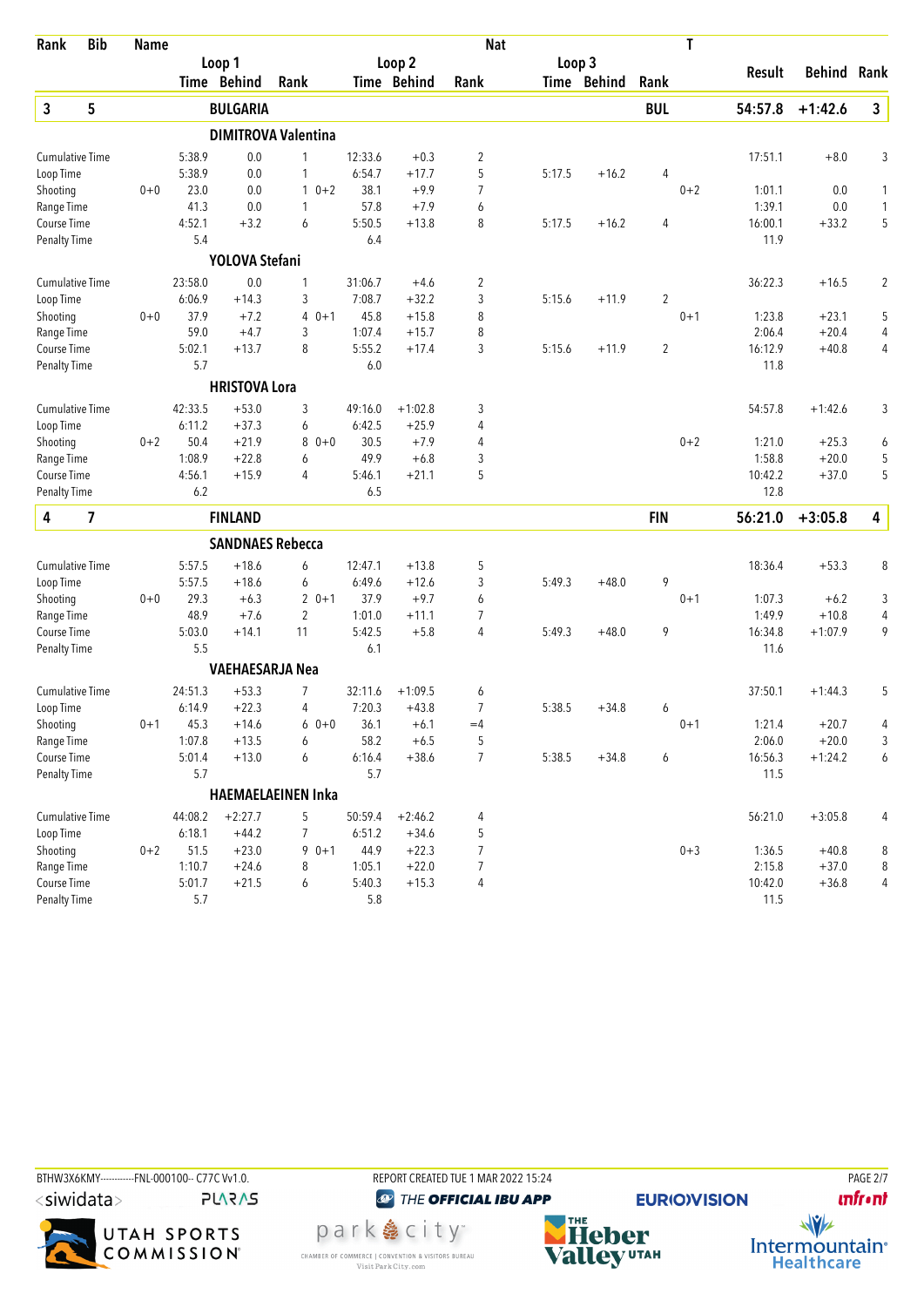| Rank                   | <b>Bib</b> | <b>Name</b> |         |                       |                            |         |             | <b>Nat</b>     |        |             |            | T       |         |                    |                |
|------------------------|------------|-------------|---------|-----------------------|----------------------------|---------|-------------|----------------|--------|-------------|------------|---------|---------|--------------------|----------------|
|                        |            |             |         | Loop 1                |                            |         | Loop 2      |                | Loop 3 |             |            |         |         |                    |                |
|                        |            |             |         | Time Behind           | Rank                       |         | Time Behind | Rank           |        | Time Behind | Rank       |         | Result  | <b>Behind Rank</b> |                |
| 5                      | 8          |             |         | <b>CZECH REPUBLIC</b> |                            |         |             |                |        |             | <b>CZE</b> |         | 57:19.1 | $+4:03.9$          | 5              |
|                        |            |             |         | <b>PAVLU Katerina</b> |                            |         |             |                |        |             |            |         |         |                    |                |
| <b>Cumulative Time</b> |            |             | 6:07.5  | $+28.6$               | 9                          | 13:23.5 | $+50.2$     | 9              |        |             |            |         | 19:14.3 | $+1:31.2$          | 10             |
| Loop Time              |            |             | 6:07.5  | $+28.6$               | 9                          | 7:16.0  | $+39.0$     | $=7$           | 5:50.8 | $+49.5$     | 11         |         |         |                    |                |
| Shooting               |            | $0 + 0$     | 40.1    | $+17.1$               | $90+0$                     | 31.9    | $+3.7$      | 4              |        |             |            | $0 + 0$ | 1:12.0  | $+10.9$            | 5              |
| Range Time             |            |             | 1:00.8  | $+19.5$               | 9                          | 52.5    | $+2.6$      | 3              |        |             |            |         | 1:53.3  | $+14.2$            | 5              |
| Course Time            |            |             | 5:00.8  | $+11.9$               | 9                          | 6:17.3  | $+40.6$     | 12             | 5:50.8 | $+49.5$     | 11         |         | 17:08.9 | $+1:42.0$          | 12             |
| <b>Penalty Time</b>    |            |             | 5.9     |                       |                            | 6.1     |             |                |        |             |            |         | 12.0    |                    |                |
|                        |            |             |         |                       | <b>MIKYSKOVA Svatava</b>   |         |             |                |        |             |            |         |         |                    |                |
| <b>Cumulative Time</b> |            |             | 26:03.8 | $+2:05.8$             | 10                         | 33:23.2 | $+2:21.1$   | 8              |        |             |            |         | 38:48.4 | $+2:42.6$          | 8              |
| Loop Time              |            |             | 6:49.5  | $+56.9$               | 10                         | 7:19.4  | $+42.9$     | 5              | 5:25.2 | $+21.5$     | 4          |         |         |                    |                |
| Shooting               |            | $1 + 3$     | 1:10.9  | $+40.2$               | $10 \t 0+2$                | 50.4    | $+20.4$     | 10             |        |             |            | $1 + 5$ | 2:01.4  | $+1:00.7$          | 12             |
| Range Time             |            |             | 1:22.4  | $+28.1$               | 9                          | 1:11.2  | $+19.5$     | 10             |        |             |            |         | 2:33.6  | $+47.6$            | 11             |
| <b>Course Time</b>     |            |             | 4:56.8  | $+8.4$                | 5                          | 6:02.6  | $+24.8$     | 5              | 5:25.2 | $+21.5$     | 4          |         | 16:24.6 | $+52.5$            | 5              |
| <b>Penalty Time</b>    |            |             | 30.2    |                       |                            | 5.5     |             |                |        |             |            |         | 35.8    |                    |                |
|                        |            |             |         |                       | <b>GOTVALDOVA Katerina</b> |         |             |                |        |             |            |         |         |                    |                |
| <b>Cumulative Time</b> |            |             | 44:55.2 | $+3:14.7$             | 8                          | 51:49.1 | $+3:35.9$   | 5              |        |             |            |         | 57:19.1 | $+4:03.9$          | 5              |
| Loop Time              |            |             | 6:06.8  | $+32.9$               | 5                          | 6:53.9  | $+37.3$     | 6              |        |             |            |         |         |                    |                |
| Shooting               |            | $0+0$       | 30.2    | $+1.7$                | $\overline{4}$<br>$0 + 0$  | 25.4    | $+2.8$      | $\overline{2}$ |        |             |            | $0 + 0$ | 55.7    | 0.0                | 1              |
| Range Time             |            |             | 52.6    | $+6.5$                | 4                          | 46.8    | $+3.7$      | $\overline{2}$ |        |             |            |         | 1:39.4  | $+0.6$             | 3              |
| Course Time            |            |             | 5:08.6  | $+28.4$               | 8                          | 6:01.6  | $+36.6$     | 8              |        |             |            |         | 11:10.2 | $+1:05.0$          | $\overline{7}$ |
| <b>Penalty Time</b>    |            |             | 5.5     |                       |                            | 5.4     |             |                |        |             |            |         | 11.0    |                    |                |
| 6                      | 1          |             |         | <b>SLOVENIA</b>       |                            |         |             |                |        |             | <b>SLO</b> |         | 57:32.6 | $+4:17.4$          | 6              |
|                        |            |             |         | <b>ZORC Kaja</b>      |                            |         |             |                |        |             |            |         |         |                    |                |
| <b>Cumulative Time</b> |            |             | 5:46.5  | $+7.6$                | 3                          | 13:07.7 | $+34.4$     | 7              |        |             |            |         | 18:09.0 | $+25.9$            | 5              |
| Loop Time              |            |             | 5:46.5  | $+7.6$                | 3                          | 7:21.2  | $+44.2$     | 10             | 5:01.3 | 0.0         | 1          |         |         |                    |                |
| Shooting               |            | $0 + 0$     | 32.2    | $+9.2$                | $40+3$                     | 1:16.3  | $+48.1$     | 14             |        |             |            | $0 + 3$ | 1:48.6  | $+47.5$            | 12             |
| Range Time             |            |             | 51.2    | $+9.9$                | 4                          | 1:38.2  | $+48.3$     | 14             |        |             |            |         | 2:29.4  | $+50.3$            | 12             |
| Course Time            |            |             | 4:48.9  | 0.0                   | 1                          | 5:36.7  | 0.0         | 1              | 5:01.3 | 0.0         | 1          |         | 15:26.9 | 0.0                | $\mathbf{1}$   |
| <b>Penalty Time</b>    |            |             | 6.3     |                       |                            | 6.2     |             |                |        |             |            |         | 12.6    |                    |                |
|                        |            |             |         | <b>MARIC Kaja</b>     |                            |         |             |                |        |             |            |         |         |                    |                |
| <b>Cumulative Time</b> |            |             | 25:23.1 | $+1:25.1$             | 8                          | 34:17.4 | $+3:15.3$   | 10             |        |             |            |         | 40:17.6 | $+4:11.8$          | 11             |
| Loop Time              |            |             | 7:14.1  | $+1:21.5$             | 13                         | 8:54.3  | $+2:17.8$   | 14             | 6:00.2 | $+56.5$     | 11         |         |         |                    |                |
| Shooting               |            | 2+3         | 1:04.6  | $+33.9$               | 9<br>$2 + 3$               | 1:08.3  | $+38.3$     | 13             |        |             |            | $4 + 6$ | 2:13.0  | $+1:12.3$          | 13             |
| Range Time             |            |             | 1:26.3  | $+32.0$               | 10                         | 1:30.5  | $+38.8$     | 14             |        |             |            |         | 2:56.8  | $+1:10.8$          | 13             |
| Course Time            |            |             | 4:48.4  | 0.0                   | 1                          | 6:19.7  | $+41.9$     | 10             | 6:00.2 | $+56.5$     | 11         |         | 17:08.3 | $+1:36.2$          | 8              |
| Penalty Time           |            |             | 59.3    |                       |                            | 1:04.1  |             |                |        |             |            |         | 2:03.4  |                    |                |
|                        |            |             |         | <b>REPINC Lena</b>    |                            |         |             |                |        |             |            |         |         |                    |                |
| <b>Cumulative Time</b> |            |             | 46:10.5 | $+4:30.0$             | 10                         | 52:27.1 | $+4:13.9$   | 9              |        |             |            |         | 57:32.6 | $+4:17.4$          | 6              |
| Loop Time              |            |             | 5:52.9  | $+19.0$               | 3                          | 6:16.6  | 0.0         | 1              |        |             |            |         |         |                    |                |
| Shooting               |            | $0 + 1$     | 36.0    | $+7.5$                | $50+0$                     | 22.6    | 0.0         | 1              |        |             |            | $0 + 1$ | 58.6    | $+2.9$             | 2              |
| Range Time             |            |             | 55.7    | $+9.6$                | 5                          | 43.1    | 0.0         | 1              |        |             |            |         | 1:38.8  | 0.0                | $\mathbf{1}$   |
| Course Time            |            |             | 4:51.9  | $+11.7$               | 3                          | 5:28.1  | $+3.1$      | 2              |        |             |            |         | 10:20.0 | $+14.8$            | 3              |
| <b>Penalty Time</b>    |            |             | 5.3     |                       |                            | 5.4     |             |                |        |             |            |         | 10.7    |                    |                |









**unfront** 

 $\frac{1}{\sqrt{2}}$ 

Intermountain<sup>®</sup><br>Healthcare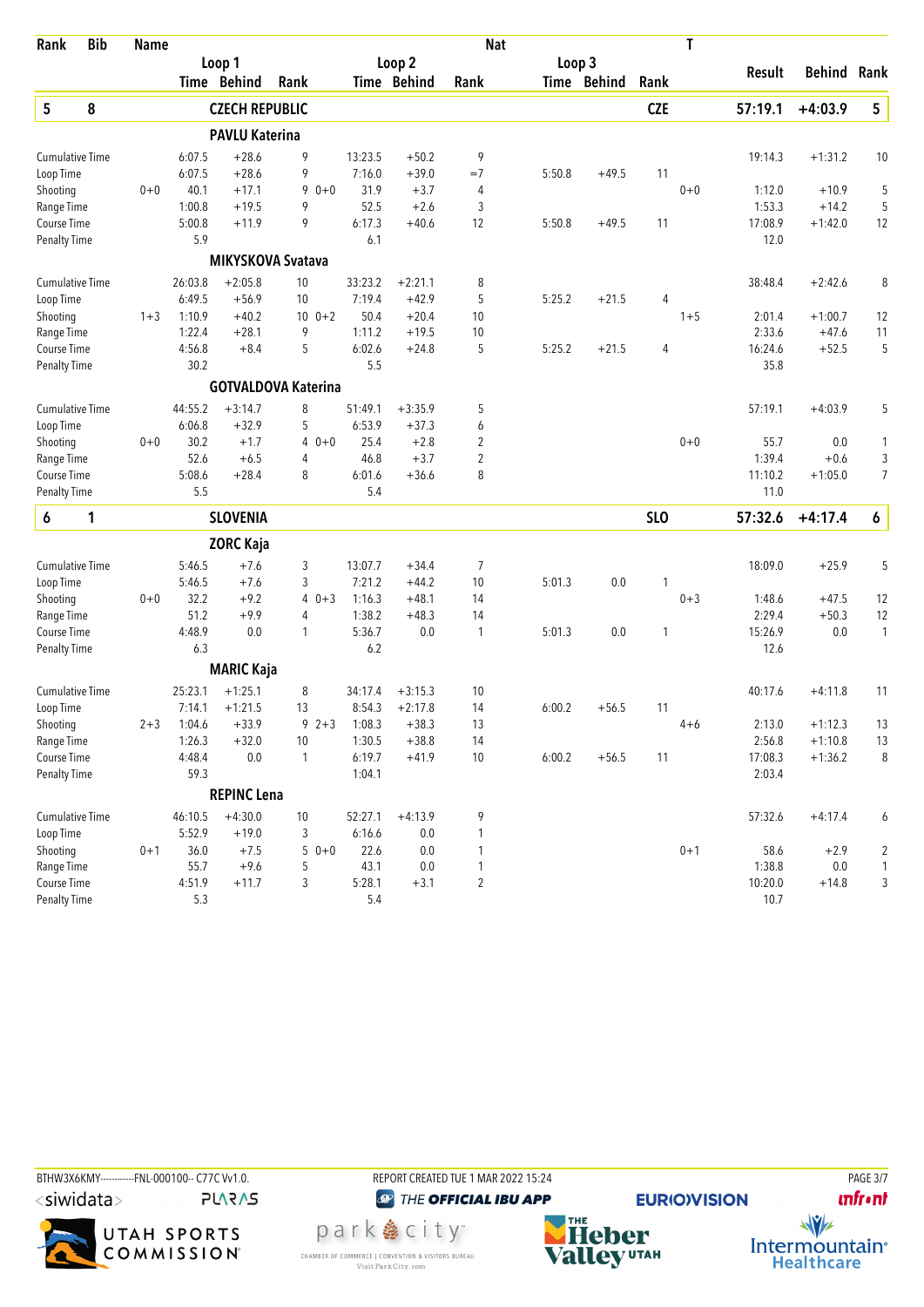| Rank                    | <b>Bib</b> | <b>Name</b> |         |                       |                              |         |                   | <b>Nat</b>     |        |             |                | T       |         |                    |                |
|-------------------------|------------|-------------|---------|-----------------------|------------------------------|---------|-------------------|----------------|--------|-------------|----------------|---------|---------|--------------------|----------------|
|                         |            |             |         | Loop 1                |                              |         | Loop <sub>2</sub> |                | Loop 3 |             |                |         |         |                    |                |
|                         |            |             |         | Time Behind           | Rank                         |         | Time Behind       | Rank           |        | Time Behind | Rank           |         | Result  | <b>Behind Rank</b> |                |
| $\overline{\mathbf{z}}$ | 11         |             |         | <b>SLOVAKIA</b>       |                              |         |                   |                |        |             | <b>SVK</b>     |         | 57:37.3 | $+4:22.1$          | $\overline{7}$ |
|                         |            |             |         |                       | <b>MAKOVINYOVA Kristina</b>  |         |                   |                |        |             |                |         |         |                    |                |
| <b>Cumulative Time</b>  |            |             | 6:04.0  | $+25.1$               | 8                            | 13:09.4 | $+36.1$           | 8              |        |             |                |         | 18:35.2 | $+52.1$            | 7              |
| Loop Time               |            |             | 6:04.0  | $+25.1$               | 8                            | 7:05.4  | $+28.4$           | 6              | 5:25.8 | $+24.5$     | 6              |         |         |                    |                |
| Shooting                |            | $0 + 0$     | 35.3    | $+12.3$               | 6<br>$0 + 0$                 | 31.2    | $+3.0$            | $\overline{2}$ |        |             |                | $0 + 0$ | 1:06.5  | $+5.4$             | $\overline{2}$ |
| Range Time              |            |             | 55.7    | $+14.4$               | 6                            | 54.0    | $+4.1$            | 5              |        |             |                |         | 1:49.7  | $+10.6$            | 3              |
| Course Time             |            |             | 5:02.6  | $+13.7$               | 10                           | 6:05.5  | $+28.8$           | 9              | 5:25.8 | $+24.5$     | 6              |         | 16:33.9 | $+1:07.0$          | 8              |
| <b>Penalty Time</b>     |            |             | 5.7     |                       |                              | 5.9     |                   |                |        |             |                |         | 11.6    |                    |                |
|                         |            |             |         |                       | <b>SKACANOVA Barbara</b>     |         |                   |                |        |             |                |         |         |                    |                |
| <b>Cumulative Time</b>  |            |             | 24:34.6 | $+36.6$               | 5                            | 32:31.2 | $+1:29.1$         | 7              |        |             |                |         | 37:53.9 | $+1:48.1$          | 7              |
| Loop Time               |            |             | 5:59.4  | $+6.8$                | 2                            | 7:56.6  | $+1:20.1$         | 9              | 5:22.7 | $+19.0$     | 3              |         |         |                    |                |
| Shooting                |            | $0 + 0$     | 39.4    | $+8.7$                | 5<br>$1 + 3$                 | 1:08.7  | $+38.7$           | 14             |        |             |                | $1 + 3$ | 1:48.2  | $+47.5$            | 9              |
| Range Time              |            |             | 59.5    | $+5.2$                | 5                            | 1:30.2  | $+38.5$           | 13             |        |             |                |         | 2:29.7  | $+43.7$            | 9              |
| Course Time             |            |             | 4:54.2  | $+5.8$                | 4                            | 5:55.3  | $+17.5$           | 4              | 5:22.7 | $+19.0$     | 3              |         | 16:12.2 | $+40.1$            | 3              |
| <b>Penalty Time</b>     |            |             | 5.7     |                       |                              | 31.1    |                   |                |        |             |                |         | 36.9    |                    |                |
|                         |            |             |         | <b>PACEROVA Sara</b>  |                              |         |                   |                |        |             |                |         |         |                    |                |
| <b>Cumulative Time</b>  |            |             | 44:27.9 | $+2:47.4$             | 7                            | 52:25.6 | $+4:12.4$         | 8              |        |             |                |         | 57:37.3 | $+4:22.1$          | $\overline{7}$ |
| Loop Time               |            |             | 6:34.0  | $+1:00.1$             | 9                            | 7:57.7  | $+1:41.1$         | 11             |        |             |                |         |         |                    |                |
| Shooting                |            | $0 + 2$     | 1:10.2  | $+41.7$               | $13 \t2+3$                   | 54.0    | $+31.4$           | 10             |        |             |                | $2 + 5$ | 2:04.3  | $+1:08.6$          | 12             |
| Range Time              |            |             | 1:29.6  | $+43.5$               | 13                           | 1:16.0  | $+32.9$           | 10             |        |             |                |         | 2:45.6  | $+1:06.8$          | 12             |
| Course Time             |            |             | 4:58.9  | $+18.7$               | 5                            | 5:47.6  | $+22.6$           | 6              |        |             |                |         | 10:46.5 | $+41.3$            | 6              |
| <b>Penalty Time</b>     |            |             | 5.4     |                       |                              | 54.1    |                   |                |        |             |                |         | 59.5    |                    |                |
| 8                       | 10         |             |         | <b>POLAND</b>         |                              |         |                   |                |        |             | <b>POL</b>     |         | 57:48.2 | $+4:33.0$          | 8              |
|                         |            |             |         |                       | NEDZA-KUBINIEC Anna          |         |                   |                |        |             |                |         |         |                    |                |
| <b>Cumulative Time</b>  |            |             | 5:45.7  | $+6.8$                | 2                            | 12:37.2 | $+3.9$            | 4              |        |             |                |         | 17:43.1 | 0.0                | 1              |
| Loop Time               |            |             | 5:45.7  | $+6.8$                | 2                            | 6:51.5  | $+14.5$           | 4              | 5:05.9 | $+4.6$      | 2              |         |         |                    |                |
| Shooting                |            | $0 + 0$     | 31.9    | $+8.9$                | 3<br>$0 + 1$                 | 43.7    | $+15.5$           | 8              |        |             |                | $0 + 1$ | 1:15.6  | $+14.5$            | 6              |
| Range Time              |            |             | 50.3    | $+9.0$                | 3                            | 1:03.3  | $+13.4$           | 8              |        |             |                |         | 1:53.6  | $+14.5$            | 6              |
| Course Time             |            |             | 4:50.5  | $+1.6$                | 5                            | 5:42.3  | $+5.6$            | 3              | 5:05.9 | $+4.6$      | $\overline{2}$ |         | 15:38.7 | $+11.8$            | 3              |
| <b>Penalty Time</b>     |            |             | 4.9     |                       |                              | 5.9     |                   |                |        |             |                |         | 10.8    |                    |                |
|                         |            |             |         |                       | <b>SKROBISZEWSKA Barbara</b> |         |                   |                |        |             |                |         |         |                    |                |
| <b>Cumulative Time</b>  |            |             | 24:06.4 | $+8.4$                | 2                            | 31:27.9 | $+25.8$           | 4              |        |             |                |         | 37:18.8 | $+1:13.0$          | 4              |
| Loop Time               |            |             | 6:23.3  | $+30.7$               | 5                            | 7:21.5  | $+45.0$           | 8              | 5:50.9 | $+47.2$     | 8              |         |         |                    |                |
| Shooting                |            | 0+1         | 51.6    | $+20.9$               | $70+1$                       | 50.1    | $+20.1$           | 9              |        |             |                | $0 + 2$ | 1:41.7  | $+41.0$            | 6              |
| Range Time              |            |             | 1:11.3  | $+17.0$               | 7                            | 1:10.8  | $+19.1$           | 9              |        |             |                |         | 2:22.1  | $+36.1$            | 6              |
| Course Time             |            |             | 5:06.2  | $+17.8$               | 9                            | 6:04.9  | $+27.1$           | 6              | 5:50.9 | $+47.2$     | 8              |         | 17:02.0 | $+1:29.9$          | 7              |
| <b>Penalty Time</b>     |            |             | 5.7     |                       |                              | 5.8     |                   |                |        |             |                |         | 11.6    |                    |                |
|                         |            |             |         | <b>ZASADNA Emilia</b> |                              |         |                   |                |        |             |                |         |         |                    |                |
| <b>Cumulative Time</b>  |            |             | 44:23.2 | $+2:42.7$             | 6                            | 52:06.9 | $+3:53.7$         | 6              |        |             |                |         | 57:48.2 | $+4:33.0$          | 8              |
| Loop Time               |            |             | 7:04.4  | $+1:30.5$             | 13                           | 7:43.7  | $+1:27.1$         | 8              |        |             |                |         |         |                    |                |
| Shooting                |            | $0 + 2$     | 1:06.8  | $+38.3$               | $12 \t 0+1$                  | 54.1    | $+31.5$           | 11             |        |             |                | $0 + 3$ | 2:01.0  | $+1:05.3$          | 10             |
| Range Time              |            |             | 1:26.0  | $+39.9$               | 11                           | 1:14.8  | $+31.7$           | 8              |        |             |                |         | 2:40.8  | $+1:02.0$          | $10$           |
| Course Time             |            |             | 5:32.5  | $+52.3$               | 13                           | 6:22.9  | $+57.9$           | 11             |        |             |                |         | 11:55.4 | $+1:50.2$          | 12             |
| <b>Penalty Time</b>     |            |             | 5.9     |                       |                              | 5.9     |                   |                |        |             |                |         | 11.9    |                    |                |

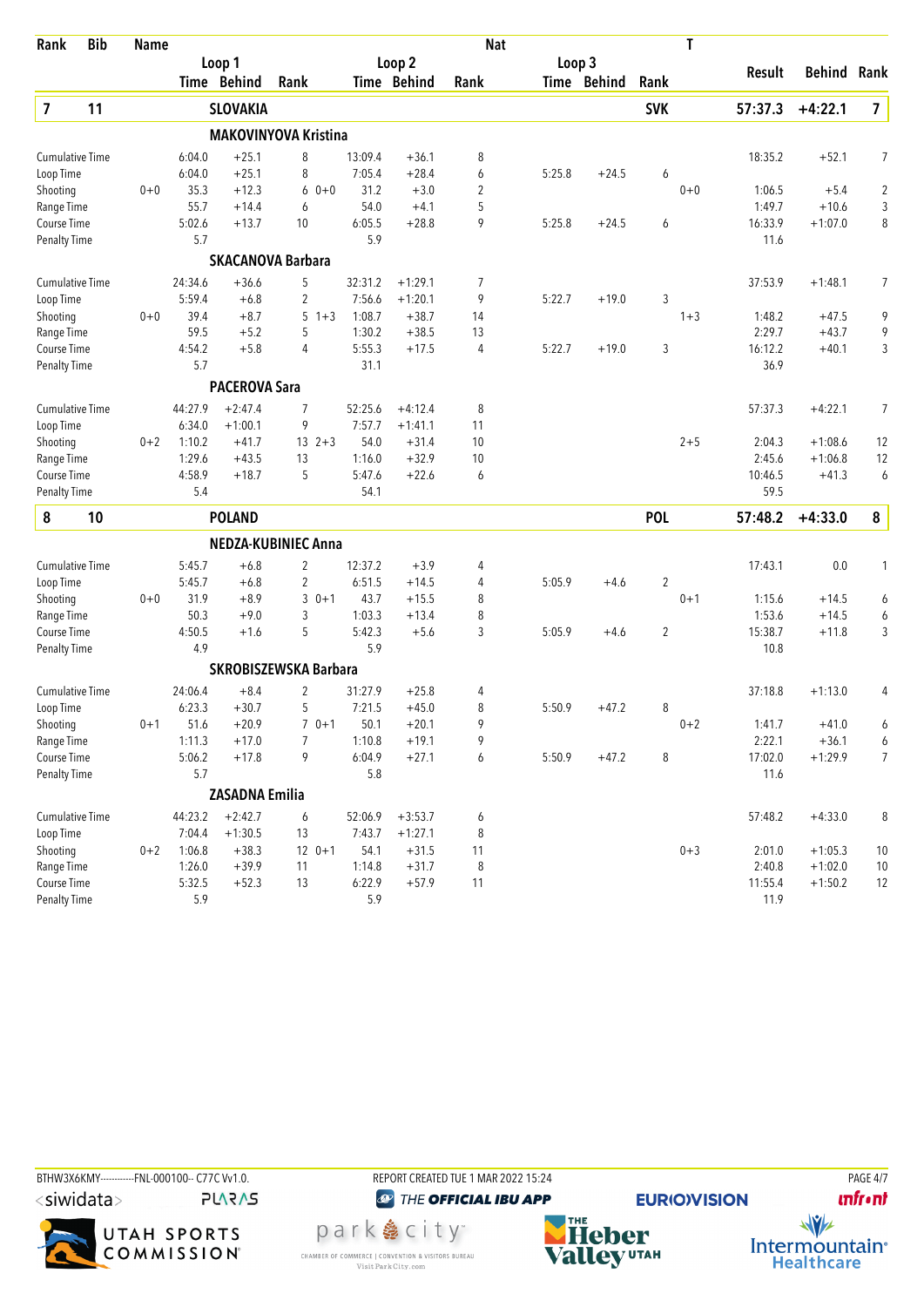| Rank                   | <b>Bib</b> | <b>Name</b> |         |                              |                |            |         |                   | <b>Nat</b>     |        |             |            | T       |         |                    |                |
|------------------------|------------|-------------|---------|------------------------------|----------------|------------|---------|-------------------|----------------|--------|-------------|------------|---------|---------|--------------------|----------------|
|                        |            |             |         | Loop 1                       |                |            |         | Loop <sub>2</sub> |                | Loop 3 |             |            |         |         |                    |                |
|                        |            |             |         | Time Behind                  | Rank           |            |         | Time Behind       | Rank           |        | Time Behind | Rank       |         | Result  | <b>Behind Rank</b> |                |
| 9                      | 4          |             |         | <b>AUSTRIA</b>               |                |            |         |                   |                |        |             | <b>AUT</b> |         | 58:05.1 | $+4:49.9$          | 9              |
|                        |            |             |         | <b>ANDEXER Anna</b>          |                |            |         |                   |                |        |             |            |         |         |                    |                |
| <b>Cumulative Time</b> |            |             | 5:59.6  | $+20.7$                      | $\overline{7}$ |            | 12:36.6 | $+3.3$            | 3              |        |             |            |         | 17:43.5 | $+0.4$             | $\overline{2}$ |
| Loop Time              |            |             | 5:59.6  | $+20.7$                      | 7              |            | 6:37.0  | 0.0               | 1              | 5:06.9 | $+5.6$      | 3          |         |         |                    |                |
| Shooting               |            | $0 + 1$     | 45.6    | $+22.6$                      |                | $100 + 0$  | 33.6    | $+5.4$            | 5              |        |             |            | $0 + 1$ | 1:19.3  | $+18.2$            | 7              |
| Range Time             |            |             | 1:04.8  | $+23.5$                      | 10             |            | 53.0    | $+3.1$            | 4              |        |             |            |         | 1:57.8  | $+18.7$            | 7              |
| Course Time            |            |             | 4:49.3  | $+0.4$                       | $\overline{2}$ |            | 5:38.4  | $+1.7$            | $\overline{c}$ | 5:06.9 | $+5.6$      | 3          |         | 15:34.6 | $+7.7$             | $\overline{2}$ |
| <b>Penalty Time</b>    |            |             | 5.4     |                              |                |            | 5.5     |                   |                |        |             |            |         | 11.0    |                    |                |
|                        |            |             |         | <b>PINTER Lena</b>           |                |            |         |                   |                |        |             |            |         |         |                    |                |
| <b>Cumulative Time</b> |            |             | 24:36.3 | $+38.3$                      | 6              |            | 31:56.1 | $+54.0$           | 5              |        |             |            |         | 37:53.1 | $+1:47.3$          | 6              |
| Loop Time              |            |             | 6:52.8  | $+1:00.2$                    | 11             |            | 7:19.8  | $+43.3$           | 6              | 5:57.0 | $+53.3$     | 10         |         |         |                    |                |
| Shooting               |            | $0 + 3$     | 1:12.8  | $+42.1$                      | 11             | $0 + 0$    | 31.3    | $+1.3$            | $\overline{2}$ |        |             |            | $0 + 3$ | 1:44.1  | $+43.4$            | 7              |
| Range Time             |            |             | 1:33.2  | $+38.9$                      | 12             |            | 54.2    | $+2.5$            | 3              |        |             |            |         | 2:27.4  | $+41.4$            | 7              |
| <b>Course Time</b>     |            |             | 5:13.5  | $+25.1$                      | 10             |            | 6:18.9  | $+41.1$           | 9              | 5:57.0 | $+53.3$     | 10         |         | 17:29.4 | $+1:57.3$          | $10\,$         |
| <b>Penalty Time</b>    |            |             | 6.1     |                              |                |            | 6.6     |                   |                |        |             |            |         | 12.8    |                    |                |
|                        |            |             |         | <b>HEIGL Selina</b>          |                |            |         |                   |                |        |             |            |         |         |                    |                |
| <b>Cumulative Time</b> |            |             | 43:56.1 | $+2:15.6$                    | 4              |            | 52:25.6 | $+4:12.4$         | 7              |        |             |            |         | 58:05.1 | $+4:49.9$          | 9              |
| Loop Time              |            |             | 6:03.0  | $+29.1$                      | 4              |            | 8:29.5  | $+2:12.9$         | 13             |        |             |            |         |         |                    |                |
| Shooting               |            | $0 + 0$     | 28.6    | $+0.1$                       | 2              | $2 + 3$    | 53.6    | $+31.0$           | 8              |        |             |            | $2 + 3$ | 1:22.2  | $+26.5$            | 7              |
| Range Time             |            |             | 50.8    | $+4.7$                       | 3              |            | 1:15.4  | $+32.3$           | 9              |        |             |            |         | 2:06.2  | $+27.4$            | 7              |
| Course Time            |            |             | 5:06.9  | $+26.7$                      | $\overline{7}$ |            | 6:14.2  | $+49.2$           | 9              |        |             |            |         | 11:21.1 | $+1:15.9$          | 9              |
| <b>Penalty Time</b>    |            |             | 5.2     |                              |                |            | 59.8    |                   |                |        |             |            |         | 1:05.1  |                    |                |
| 10                     | 6          |             |         | <b>SWITZERLAND</b>           |                |            |         |                   |                |        |             | SUI        |         | 59:24.0 | $+6:08.8$          | 10             |
|                        |            |             |         | <b>LAAGER Alessia</b>        |                |            |         |                   |                |        |             |            |         |         |                    |                |
| <b>Cumulative Time</b> |            |             | 6:28.9  | $+50.0$                      | 13             |            | 13:56.1 | $+1:22.8$         | 11             |        |             |            |         | 19:45.6 | $+2:02.5$          | 11             |
| Loop Time              |            |             | 6:28.9  | $+50.0$                      | 13             |            | 7:27.2  | $+50.2$           | 11             | 5:49.5 | $+48.2$     | 10         |         |         |                    |                |
| Shooting               |            | $0 + 2$     | 54.3    | $+31.3$                      |                | $130+2$    | 50.7    | $+22.5$           | 9              |        |             |            | $0 + 4$ | 1:45.0  | $+43.9$            | 11             |
| Range Time             |            |             | 1:15.4  | $+34.1$                      | 12             |            | 1:11.3  | $+21.4$           | 9              |        |             |            |         | 2:26.7  | $+47.6$            | 11             |
| Course Time            |            |             | 5:07.4  | $+18.5$                      | 12             |            | 6:10.0  | $+33.3$           | 10             | 5:49.5 | $+48.2$     | 10         |         | 17:06.9 | $+1:40.0$          | 11             |
| <b>Penalty Time</b>    |            |             | 6.0     |                              |                |            | 5.9     |                   |                |        |             |            |         | 12.0    |                    |                |
|                        |            |             |         | <b>ARNET Chiara</b>          |                |            |         |                   |                |        |             |            |         |         |                    |                |
| <b>Cumulative Time</b> |            |             | 26:13.6 | $+2:15.6$                    | 11             |            | 33:32.3 | $+2:30.2$         | 9              |        |             |            |         | 39:25.6 | $+3:19.8$          | 9              |
| Loop Time              |            |             | 6:28.0  | $+35.4$                      | 6              |            | 7:18.7  | $+42.2$           | 4              | 5:53.3 | $+49.6$     | 9          |         |         |                    |                |
| Shooting               |            | $0+0$       | 30.7    | 0.0                          |                | $0+0$      | 30.0    | 0.0               | 1              |        |             |            | $0+0$   | 1:00.7  | 0.0                | 1              |
| Range Time             |            |             | 54.3    | 0.0                          | $\mathbf{1}$   |            | 51.7    | $0.0\,$           | $\mathbf{1}$   |        |             |            |         | 1:46.0  | $0.0\,$            | 1              |
| Course Time            |            |             | 5:27.9  | $+39.5$                      | 12             |            | 6:21.2  | $+43.4$           | 11             | 5:53.3 | $+49.6$     | 9          |         | 17:42.4 | $+2:10.3$          | 11             |
| <b>Penalty Time</b>    |            |             | 5.7     |                              |                |            | 5.8     |                   |                |        |             |            |         | 11.6    |                    |                |
|                        |            |             |         | <b>PERREN Marlene Sophie</b> |                |            |         |                   |                |        |             |            |         |         |                    |                |
| Cumulative Time        |            |             | 46:04.1 | $+4:23.6$                    | 9              |            | 53:59.4 | $+5:46.2$         | $10$           |        |             |            |         | 59:24.0 | $+6:08.8$          | 10             |
| Loop Time              |            |             | 6:38.5  | $+1:04.6$                    | 10             |            | 7:55.3  | $+1:38.7$         | $10$           |        |             |            |         |         |                    |                |
| Shooting               |            | $0 + 1$     | 54.3    | $+25.8$                      |                | $10 \t1+3$ | 1:07.5  | $+44.9$           | 14             |        |             |            | $1 + 4$ | 2:01.9  | $+1:06.2$          | 11             |
| Range Time             |            |             | 1:16.4  | $+30.3$                      | 10             |            | 1:26.8  | $+43.7$           | 14             |        |             |            |         | 2:43.2  | $+1:04.4$          | 11             |
| Course Time            |            |             | 5:16.5  | $+36.3$                      | 10             |            | 5:56.8  | $+31.8$           | $\overline{7}$ |        |             |            |         | 11:13.3 | $+1:08.1$          | 8              |
| <b>Penalty Time</b>    |            |             | 5.6     |                              |                |            | 31.6    |                   |                |        |             |            |         | 37.3    |                    |                |



**unfront**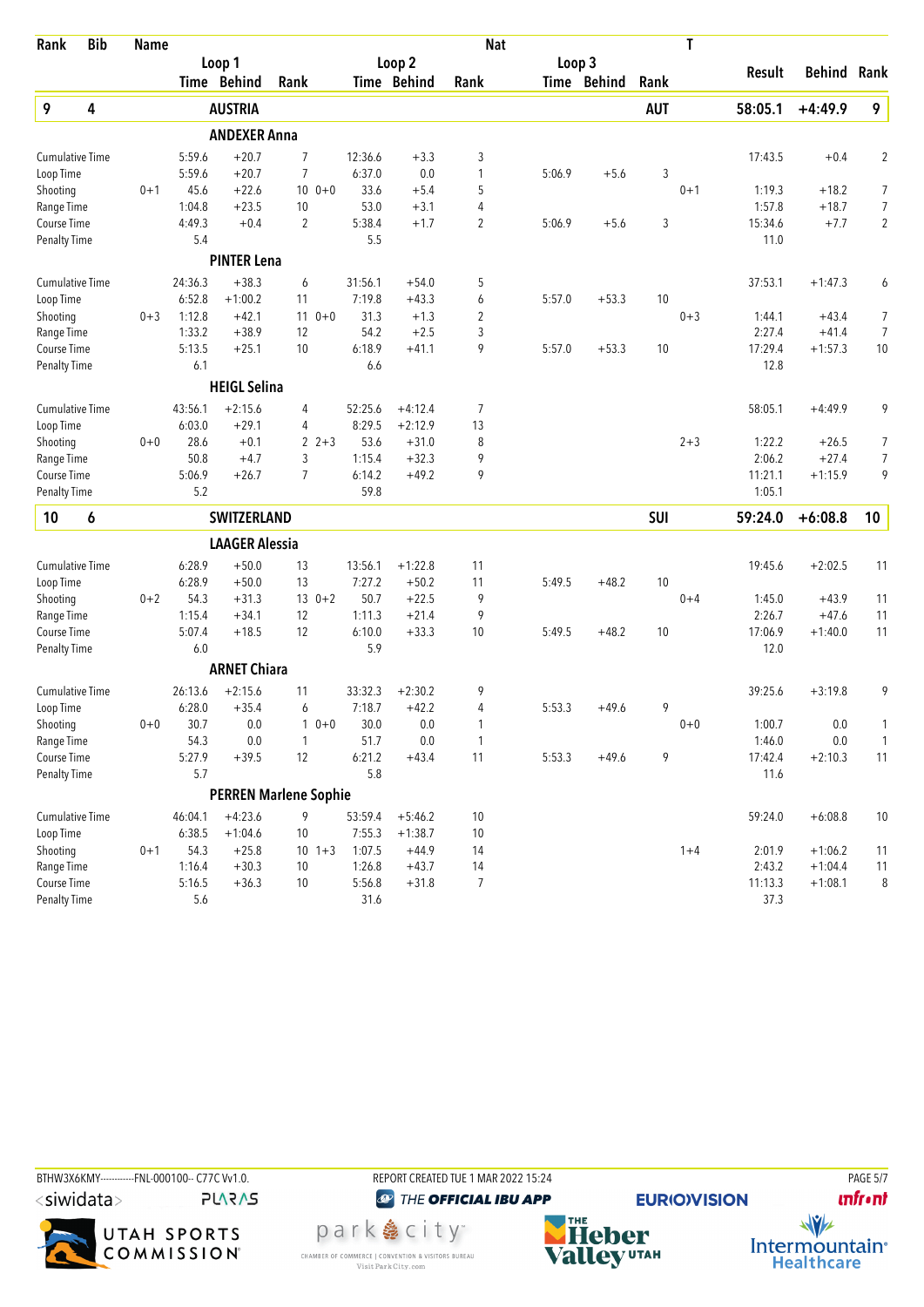| Rank                   | <b>Bib</b> | <b>Name</b> |         |                        |                           |         |             | <b>Nat</b> |        |             |                | T       |           |                    |                |
|------------------------|------------|-------------|---------|------------------------|---------------------------|---------|-------------|------------|--------|-------------|----------------|---------|-----------|--------------------|----------------|
|                        |            |             |         | Loop 1                 |                           |         | Loop 2      |            | Loop 3 |             |                |         |           |                    |                |
|                        |            |             |         | Time Behind            | Rank                      |         | Time Behind | Rank       |        | Time Behind | Rank           |         | Result    | <b>Behind Rank</b> |                |
| 11                     | 13         |             |         | <b>UNITED STATES</b>   |                           |         |             |            |        |             | <b>USA</b>     |         | 1:01:03.4 | $+7:48.2$          | 11             |
|                        |            |             |         | <b>CRAMER Aurora</b>   |                           |         |             |            |        |             |                |         |           |                    |                |
| <b>Cumulative Time</b> |            |             | 6:12.9  | $+34.0$                | 10                        | 13:28.9 | $+55.6$     | 10         |        |             |                |         | 18:56.0   | $+1:12.9$          | 9              |
| Loop Time              |            |             | 6:12.9  | $+34.0$                | 10                        | 7:16.0  | $+39.0$     | $=7$       | 5:27.1 | $+25.8$     | 8              |         |           |                    |                |
| Shooting               |            | $0 + 3$     | 53.5    | $+30.5$                | $0 + 3$<br>11             | 1:03.8  | $+35.6$     | 11         |        |             |                | $0 + 6$ | 1:57.4    | $+56.3$            | 13             |
| Range Time             |            |             | 1:13.2  | $+31.9$                | 11                        | 1:25.0  | $+35.1$     | 10         |        |             |                |         | 2:38.2    | $+59.1$            | 13             |
| Course Time            |            |             | 4:54.6  | $+5.7$                 | 8                         | 5:45.7  | $+9.0$      | $=6$       | 5:27.1 | $+25.8$     | 8              |         | 16:07.4   | $+40.5$            | $\overline{7}$ |
| <b>Penalty Time</b>    |            |             | 5.1     |                        |                           | 5.3     |             |            |        |             |                |         | 10.4      |                    |                |
|                        |            |             |         | <b>BENNION Sidney</b>  |                           |         |             |            |        |             |                |         |           |                    |                |
| <b>Cumulative Time</b> |            |             | 25:43.4 | $+1:45.4$              | 9                         | 34:19.5 | $+3:17.4$   | 11         |        |             |                |         | 40:10.3   | $+4:04.5$          | 10             |
| Loop Time              |            |             | 6:47.4  | $+54.8$                | 9                         | 8:36.1  | $+1:59.6$   | 12         | 5:50.8 | $+47.1$     | $\overline{7}$ |         |           |                    |                |
| Shooting               |            | $1 + 3$     | 53.2    | $+22.5$                | 8<br>$2 + 3$              | 52.0    | $+22.0$     | 11         |        |             |                | $3 + 6$ | 1:45.2    | $+44.5$            | 8              |
| Range Time             |            |             | 1:15.0  | $+20.7$                | 8                         | 1:16.2  | $+24.5$     | 11         |        |             |                |         | 2:31.2    | $+45.2$            | 10             |
| Course Time            |            |             | 5:01.6  | $+13.2$                | 7                         | 6:17.2  | $+39.4$     | 8          | 5:50.8 | $+47.1$     | 7              |         | 17:09.6   | $+1:37.5$          | 9              |
| <b>Penalty Time</b>    |            |             | 30.8    |                        |                           | 1:02.6  |             |            |        |             |                |         | 1:33.4    |                    |                |
|                        |            |             |         | <b>RUD Alexandra</b>   |                           |         |             |            |        |             |                |         |           |                    |                |
| <b>Cumulative Time</b> |            |             | 46:53.6 | $+5:13.1$              | 11                        | 54:37.8 | $+6:24.6$   | 11         |        |             |                |         | 1:01:03.4 | $+7:48.2$          | 11             |
| Loop Time              |            |             | 6:43.3  | $+1:09.4$              | 11                        | 7:44.2  | $+1:27.6$   | 9          |        |             |                |         |           |                    |                |
| Shooting               |            | $0 + 1$     | 48.8    | $+20.3$                | $0 + 0$<br>$\overline{7}$ | 28.3    | $+5.7$      | 3          |        |             |                | $0 + 1$ | 1:17.2    | $+21.5$            | 5              |
| Range Time             |            |             | 1:11.5  | $+25.4$                | 9                         | 51.3    | $+8.2$      | 5          |        |             |                |         | 2:02.8    | $+24.0$            | 6              |
| Course Time            |            |             | 5:25.8  | $+45.6$                | 12                        | 6:46.5  | $+1:21.5$   | 13         |        |             |                |         | 12:12.3   | $+2:07.1$          | 13             |
| <b>Penalty Time</b>    |            |             | 5.9     |                        |                           | 6.3     |             |            |        |             |                |         | 12.3      |                    |                |
| 12                     | 9          |             |         | <b>CANADA</b>          |                           |         |             |            |        |             | <b>CAN</b>     |         | 1:01:52.7 | $+8:37.5$          | 12             |
|                        |            |             |         | <b>GREEN Moira</b>     |                           |         |             |            |        |             |                |         |           |                    |                |
| <b>Cumulative Time</b> |            |             | 6:13.9  | $+35.0$                | 12                        | 14:02.6 | $+1:29.3$   | 12         |        |             |                |         | 19:57.9   | $+2:14.8$          | 12             |
| Loop Time              |            |             | 6:13.9  | $+35.0$                | 12                        | 7:48.7  | $+1:11.7$   | 12         | 5:55.3 | $+54.0$     | 12             |         |           |                    |                |
| Shooting               |            | $0 + 1$     | 53.6    | $+30.6$                | $12 \t 0+2$               | 1:07.5  | $+39.3$     | 12         |        |             |                | $0 + 3$ | 2:01.1    | $+1:00.0$          | 14             |
| Range Time             |            |             | 1:15.5  | $+34.2$                | 13                        | 1:29.3  | $+39.4$     | $=12$      |        |             |                |         | 2:44.8    | $+1:05.7$          | 14             |
| Course Time            |            |             | 4:53.3  | $+4.4$                 | $\overline{7}$            | 6:14.1  | $+37.4$     | 11         | 5:55.3 | $+54.0$     | 12             |         | 17:02.7   | $+1:35.8$          | 10             |
| <b>Penalty Time</b>    |            |             | 5.0     |                        |                           | 5.2     |             |            |        |             |                |         | 10.3      |                    |                |
|                        |            |             |         | <b>MARINO Anna</b>     |                           |         |             |            |        |             |                |         |           |                    |                |
| <b>Cumulative Time</b> |            |             | 26:59.2 | $+3:01.2$              | 12                        | 35:50.9 | $+4:48.8$   | 12         |        |             |                |         | 42:01.7   | $+5:55.9$          | 12             |
| Loop Time              |            |             | 7:01.3  | $+1:08.7$              | 12                        | 8:51.7  | $+2:15.2$   | 13         | 6:10.8 | $+1:07.1$   | 12             |         |           |                    |                |
| Shooting               |            | $0 + 3$     | 1:20.2  | $+49.5$                | $13 \t1+3$                | 1:04.2  | $+34.2$     | 12         |        |             |                | $1 + 6$ | 2:24.4    | $+1:23.7$          | 14             |
| Range Time             |            |             | 1:40.9  | $+46.6$                | 13                        | 1:28.8  | $+37.1$     | 12         |        |             |                |         | 3:09.7    | $+1:23.7$          | 14             |
| Course Time            |            |             | 5:14.5  | $+26.1$                | 11                        | 6:45.9  | $+1:08.1$   | 13         | 6:10.8 | $+1:07.1$   | 12             |         | 18:11.2   | $+2:39.1$          | 12             |
| <b>Penalty Time</b>    |            |             | 5.9     |                        |                           | 37.0    |             |            |        |             |                |         | 42.9      |                    |                |
|                        |            |             |         | <b>PARADIS Desiree</b> |                           |         |             |            |        |             |                |         |           |                    |                |
| <b>Cumulative Time</b> |            |             | 48:32.4 | $+6:51.9$              | 12                        | 56:11.6 | $+7:58.4$   | 12         |        |             |                |         | 1:01:52.7 | $+8:37.5$          | 12             |
| Loop Time              |            |             | 6:30.7  | $+56.8$                | 8                         | 7:39.2  | $+1:22.6$   | 7          |        |             |                |         |           |                    |                |
| Shooting               |            | $0 + 1$     | 48.7    | $+20.2$                | $60+3$                    | 54.3    | $+31.7$     | 12         |        |             |                | $0 + 4$ | 1:43.1    | $+47.4$            | 9              |
| Range Time             |            |             | 1:09.4  | $+23.3$                | 7                         | 1:17.7  | $+34.6$     | 12         |        |             |                |         | 2:27.1    | $+48.3$            | 9              |
| Course Time            |            |             | 5:15.7  | $+35.5$                | 9                         | 6:15.6  | $+50.6$     | 10         |        |             |                |         | 11:31.3   | $+1:26.1$          | 10             |
| <b>Penalty Time</b>    |            |             | 5.5     |                        |                           | 5.9     |             |            |        |             |                |         | 11.5      |                    |                |





<sup><sup>3</sup>THE OFFICIAL IBU APP</sup> park e city<sup>®</sup> CHAMBER OF COMMERCE | CONVENTION & VISITORS BUREAU<br>Visit Park City.com



**EURIO)VISION** 

**unfront** 

 $\frac{1}{\sqrt{2}}$ 

Intermountain<sup>®</sup><br>Healthcare